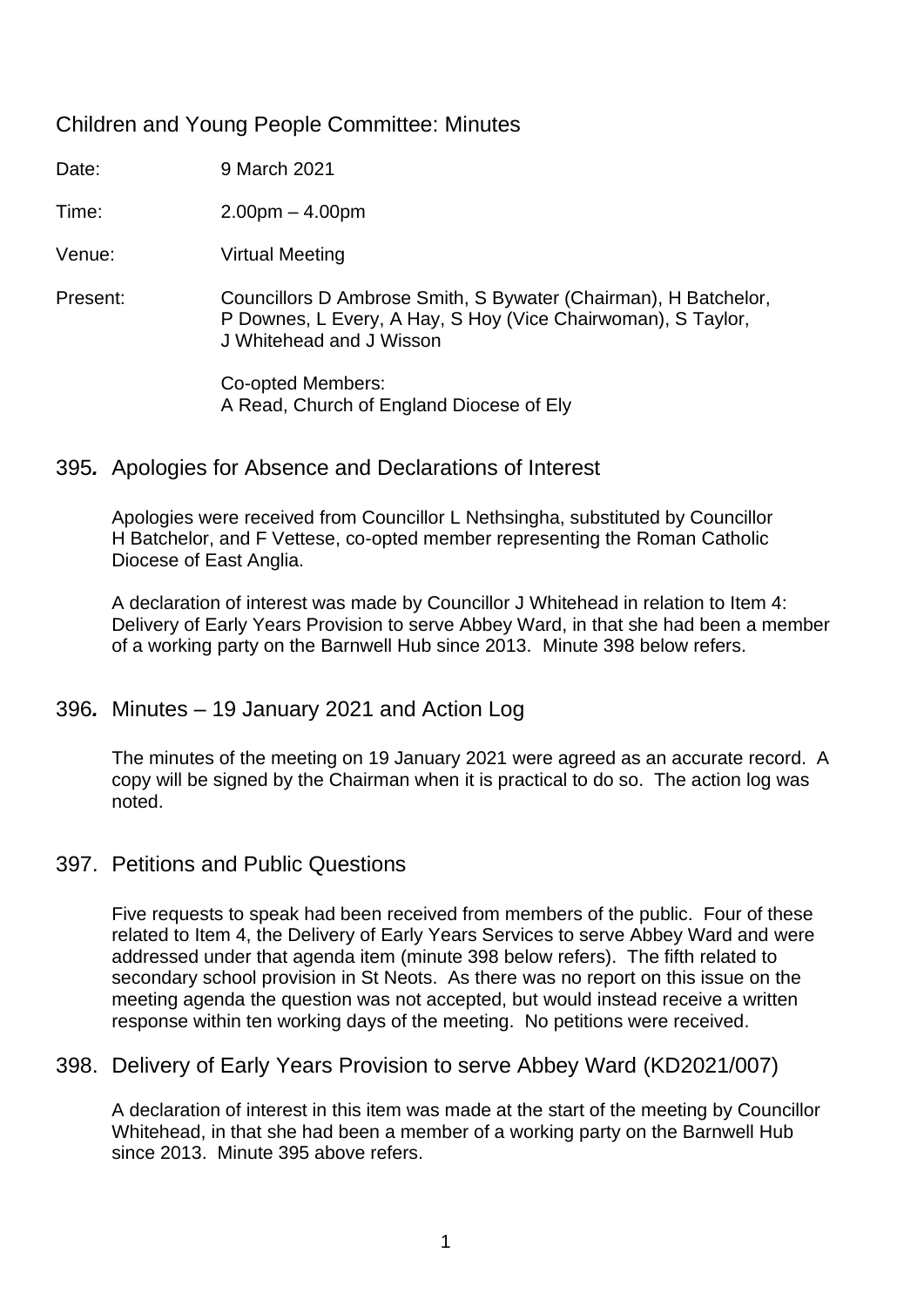Four requests to speak on this item were received from members of the public. Copies of their comments and questions are attached at Appendix 1. In accordance with the Constitution, the first three requests to speak which were received were accepted. The fourth request was not accepted, but the comments which had been submitted were circulated to all members of the committee electronically for information in advance of the meeting. A written response would be sent within ten working days of the meeting. Written comments were also received from the Chair of Seesaw Preschool which were circulated electronically to all members of the committee for information in advance of the meeting.

The Strategic Education Place Planning Manager introduced the report. Work on the new Community Hub project for East Barnwell in Abbey Ward had reached the point where the design stage needed to be finalised. Consequently, officers had been asked whether, from a service delivery perspective, early years provision needed to be delivered from the new East Barnwell hub. Currently, early years provision in Abbey Ward was provided through two settings: one at the Fields Early Years Centre and the other on the site of The Galfrid School. The latter, Seesaw Pre-school, had been relocated onto The Galfrid site since August 2019 whilst work was underway to develop the new community hub at East Barnwell.

Both early years settings were required to meet current and future demand for early years' places in Abbey Ward and were either to close there would be a shortfall of places. Officers stated that the Council's statutory duty to provide sufficient early years education and childcare places could be met irrespective of the location of the provision currently delivered by the Seesaw Pre-school within Abbey Ward. Remaining at The Galfrid School would also provide scope for future expansion if more places were needed, which was not the case at East Barnwell. In addition to the Council's statutory duty additional factors included social and community considerations and the impact on these of the location of early years provision within Abbey Ward. There were also financial implications associated with the different locations, with an indicative cost of £450k for an early years element of the East Barnwell site. There was also a longstanding expectation within the local community that early years provision would return to the East Barnwell site when the redevelopment work was completed. These considerations were set out in the report and officers had met with representatives from Seesaw Pre-school and the Abbey People Trust on 1 October 2020 to discuss these. A decision on the re-development of the East Barnwell Community Centre site would rest with the Commercial and Investment Committee. The decision and views of the Children and Young People Committee on the early years element of that redevelopment would be included in the report which would be submitted to the Commercial and Investment Committee after the local elections in May.

The Chairman invited the three public speakers whose questions had been accepted to address the Committee. A copy of their comments and questions is attached at Appendix 1. There were no questions from the Committee. The Chairman thanked the public speakers for sharing their views and stated that these would be taken into account as the committee considered the report. The Committee would also consider all of the financial and other implications of the proposals and not just short-term savings.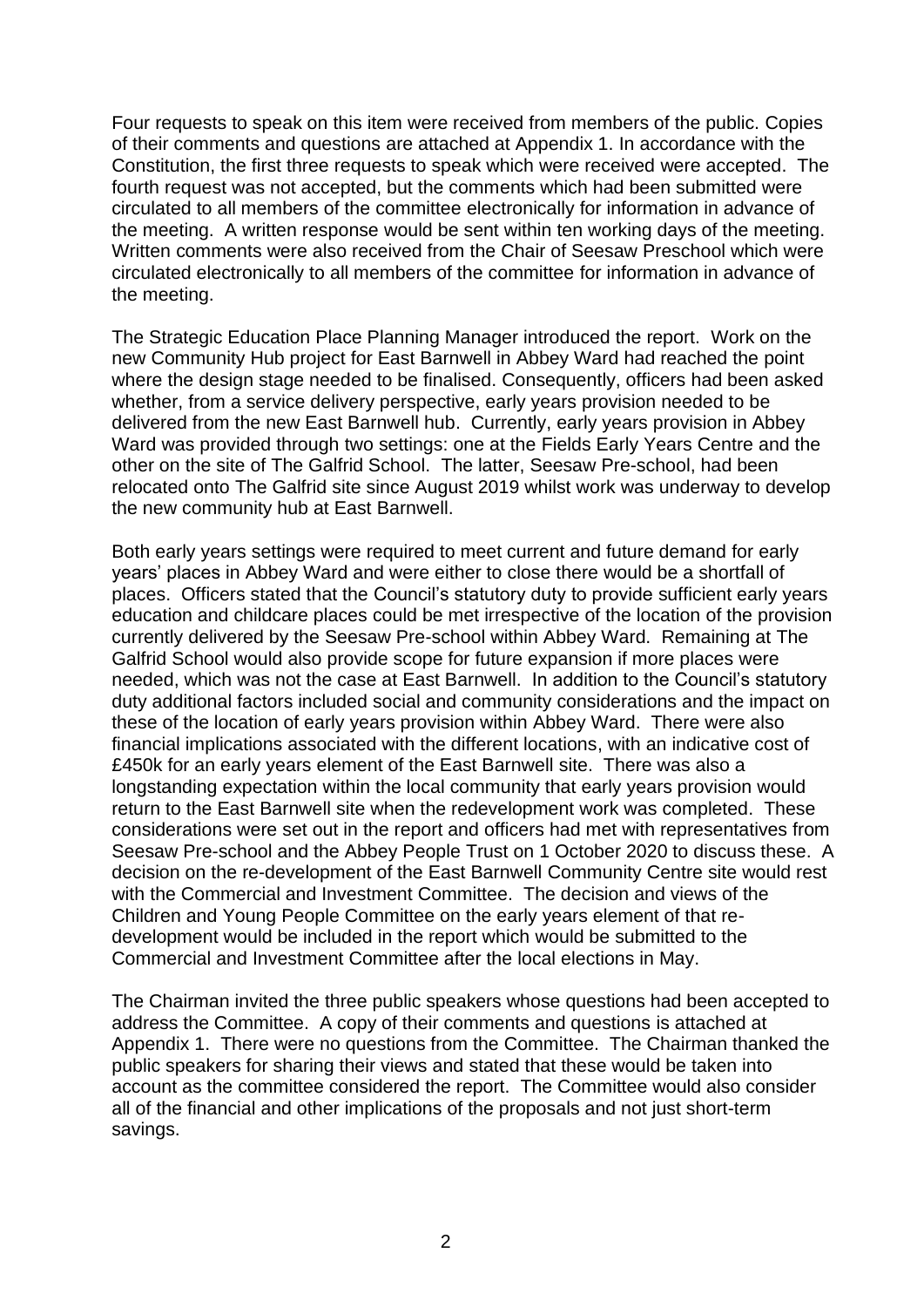Councillor Whitehead, local Member for Abbey Division, commented that the public speakers had spoken eloquently about why the Seesaw Pre-school should return to East Barnwell and this was also the preference of the pre-school itself. She felt that the money needed for this was available and emphasised the needs of the local community and children. She had asked repeatedly that the outcome of the officer consultation on the proposal should be shared with committee members for their information, but did not believe this had happened. Officers stated that they had met with representatives of the Abbey People Trust and Seesaw Pre-school on 1 October 2020 to discuss the options identified. They were not aware of any written comments being submitted in response to this, but the Seesaw Pre-school representatives had made clear their preference to return to the East Barnwell Hub. This position had been reiterated in the written comments submitted by the Chair of Seesaw Pre-school which had been circulated electronically to members of the committee on 5 March 2021.

Individual Members raised the following issues in relation to the report:

- Asked what the £450k cost of returning Seesaw Pre-School to the East Barnwell site was for. Officers stated that this was the capital build cost of the Hub redevelopment.
- Commented that they understood that £1.8M has been allocated within the Council's capital programme for the Barnwell Hub project. If that capital provision was still in place they felt this could be used to fund the £450k cost of returning Seesaw Pre-school to the East Barnwell site. They deemed it unacceptable that the Council would not now pay £450k when the original overall budget had been £1.8M. The Service Director for Education stated that this cost would not be funded by capital grant so the Council would need to borrow the money and pay it back, which had revenue implications. The need to consider the capital cost was vital. Officers noted that the Council also needed to fund a new library and the community centre on the East Barnwell site.
- Asked about the higher rent cost at the Barnwell site. Officers stated that the Council leased out many early years' sites. The expectation was that market rent would be paid unless a setting could not afford this, in which case less than best rent might be paid. Pre-school provision was a market-led sector and the Council must ensure that its fixed costs were met and that it acted fairly in relation to all providers. The £16.5k represented the market rent rate and so would be the starting point for discussions with the provider. The lower rent being charged for The Galfrid site reflected the different cost base of operating from a school site.
- Asked about the current status of the East Barnwell Community Centre. Officers stated that designs needed to be finalised now prior to applying for planning permission.

Summing up, the Chairman stated that the Committee was being asked to decide where early years provision in Abbey should be located. Finance was a consideration, but this was mainly for the Commercial and Investment Committee. The focus for the Children and Young People Committee was whether the Seesaw Pre-school provision should remain on its current site at The Galfrid School or return to its initial location at the East Barnwell Community Centre, for which representations had been made by the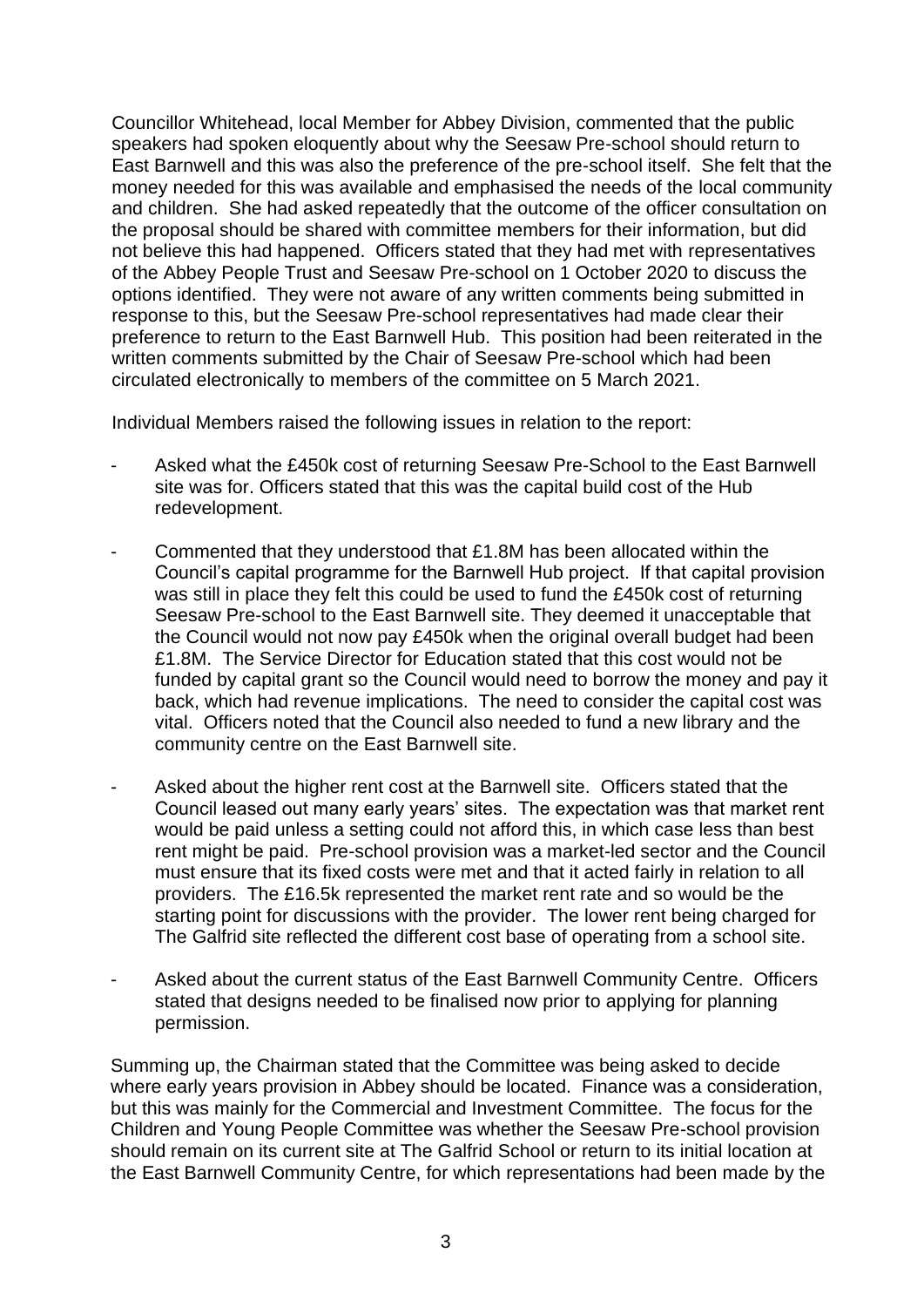public speakers and chair of Seesaw Pre-school. As Education Authority it was noted that Seesaw Pre-school provision had been delivered from The Galfrid School site for around the last 18 months with no fall in usage and that it appeared to be operating well.

It was resolved by a majority to:

- a) Note and comment on the report and consider each option for the future delivery of sessional (pre-school) early years provision to serve the Abbey ward in Cambridge City, in particular taking account of officers' assessment that the Council will continue to be able to meet its duty to secure sufficient and suitable early years places irrespective of which option is implemented.
- b) Note the views of the Local Member.
- c) Endorse the officer recommendation that that the provision, currently provided by Seesaw Pre-school, remain in its current accommodation on the site of Galfrid Primary School.

Councillors Batchelor, Downes, S Taylor and Whitehead asked that it be recorded that they had voted against the recommendations.

Co-opted members of the committee were not eligible to vote on this item.

## 399*.* Housing Related Support Services (KD2021/020)

The Committee was advised of the proposed approach to procuring housing related support (HRS) services for young people and the timescales for the planned procurement. HRS services provided dedicated support staff who were able to deliver specialist support to individuals to enable them to develop independent living skills and maintain their accommodation. This support was tailored to meet specific needs, such as developing life skills or managing addiction, mental health or emotional wellbeing issues. This was not a statutory function and costs relating to accommodation such as rent and service charges were not covered by this funding. A review of all HRS services had begun in 2018 with the aim of re-designing the service. It became clear from this work that services were still delivering good outcomes for service users, but that they were not meeting all presented needs. To address this it was proposed to move to a hub and spoke model which would reflect a more place and person centred approach. Smaller units would offer a more flexible response and also provide step down and moving-on options as services users' needs evolved. This would also support provision for particular groups, such as some female-only accommodation, and address some gaps in provision identified by the review. Officers were working with current providers and partners and the re-commissioning would also take account of learning during the Covid-19 pandemic, such as the inclusion of ensuite accommodation to increase resilience. There would be a light-touch dialogue approach with providers between stages of bid submission and would reflect a balance between cost and quality. A seven year contract was proposed to reflect the scale of the change being undertaken and there would be a significant transition period.

Individual Members raised the following issues in relation to the report: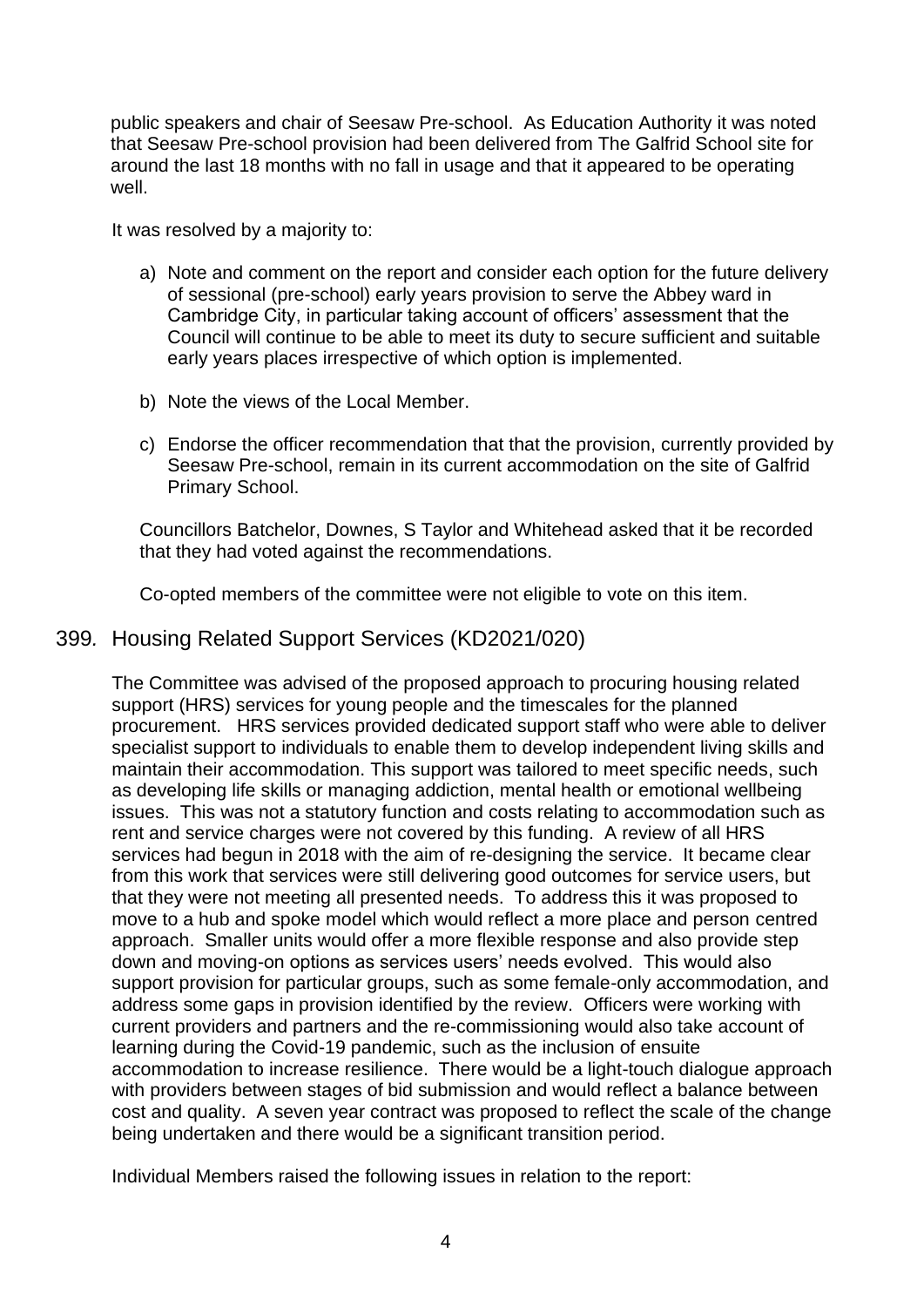- Asked about the system for moving people towards independence. Officers stated that the current model did not include any step-down or moving-on accommodation. The new model would allow the option of moving into accommodation with reduced support as part of the journey towards independence.
- Asked whether current providers would be in a position to bid and whether contracts would be let on an individual basis or to a single provider for the delivery of all HRS services. Officers stated that it was envisaged that there would be one contract per district. They were encouraging partnerships between providers and there had been discussions about this with existing providers.
- Commented that it had been important to Members that the review was rigorous and that it was driven by need, would better suit the needs of individual service users and districts and was not a top-down approach.
- Noted that there was no reduction to the funding available.

Summing up, the Chairman commended the Commissioner for Housing Related Support and her team for their hard work on this issue. There had been a lot of anxiety initially about the changes which the review might propose, but partnership working had led to a satisfactory conclusion.

It was resolved unanimously to:

- a) Agree the proposed Procurement Approach.
- b) Approve the recommissioning of Housing Related Support services for young people for a contract period of seven years and total value of £11,253,935.
- c) Agree to delegate the responsibility to award the contract to the Executive Director of People and Communities, in consultation with the Chair of the Children and Young People Committee.

Co-opted members of the committee were not eligible to vote on this item.

#### 400. Exemption to Contract Procurement Rules Request

In a change to the published agenda, the Committee considered a report recommending a twelve month extension to 274 home to school transport routes at a cost of £7M. This key decision was published on Friday 5 March under the Special Urgency arrangements set out in the Council's Constitution and a copy was shared electronically with all members of the committee. When officers started the detailed preparatory work for the re-tendering process it had become apparent that, due to the continuing impact of the pandemic, the preferred option would be to seek an exemption waiver for a proportion of the transport routes due to be retendered during the current financial year in order to ensure that the Council could continue to meet its statutory obligations with regard to the provision of home to school transport. The tenders needed to be awarded in May 2021 in order for operators to have the necessary staff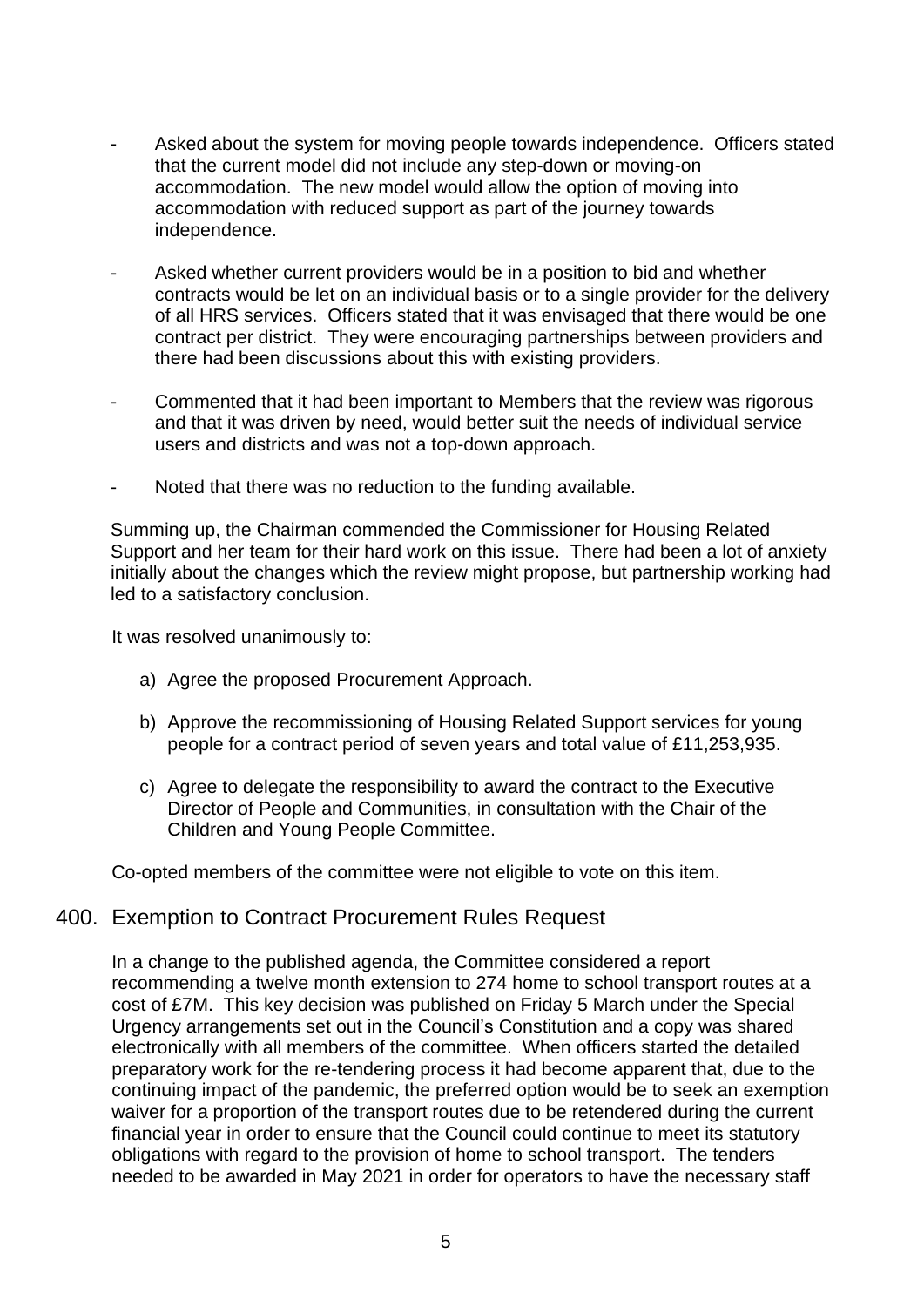and vehicles in place for September, so the decision could not wait until the committee's next meeting.

Home to school transport route contracts were reviewed on a rolling basis, but this had not happened in 2020 due to the Covid-19 pandemic. Officers were recommending a twelve month extension to 274 routes in order to ensure continuity of service and enable the Council to meet its statutory obligations to provide transport to all eligible children and young people. The Service Director for Education placed on record his thanks to the Transport Team for their hard work in responding to the Covid pandemic. This was echoed by the Chairman on behalf of the committee.

Individual Members raised the following issues in relation to the report:

- Commented that they were happy to support the recommendation to avoid any further disruption to young people.
- Asked whether levels of demand remained the same. The Service Director for Education stated that demand was dynamic. Officers were seeking the twelve month contract extension in order to allow time for a full tender process to be conducted which would be based on need.

The Chairman stated that the Committee would want to stay across this issue going forward as the Covid situation evolved.

It was resolved unanimously to:

Agree to exemption waiver on 274 home to school contracts for a period of one year.

## 401. Finance Monitoring Report

The overall position for the People and Communities Directorate remained fairly consistent with previous reporting, with a predicted overspend of around £6.6M. This related mainly to adult services and Covid-related expenses. The position in relation to budgets for which the Children and Young People Committee was responsible had deteriorated slightly from a projected overspend of around £64k to a projected overspend of around £360k at the end of January 2021. This included an increase of around £200k in the cost of children in care placements, but this was offset by underspends elsewhere within the children's social care budget. There had also been an increase in the cost of home to school transport for children and young people with additional needs due to increased demand. The in-year deficit on the dedicated schools grant (DSG) was now around £12.6M and officers were working closely with the Department for Education on the recovery plan. Outdoor centres were driven solely by external income and officers were working hard to contain and manage spend in this area. It was still uncertain when schools and groups would be able to access day or residential trips. The Service Director for Education offered an assurance that officers were doing all they could to manage these costs, including putting staff on furlough. The Chairman stated that he had taken a close interest in this issue and that officers had done everything possible to minimise costs.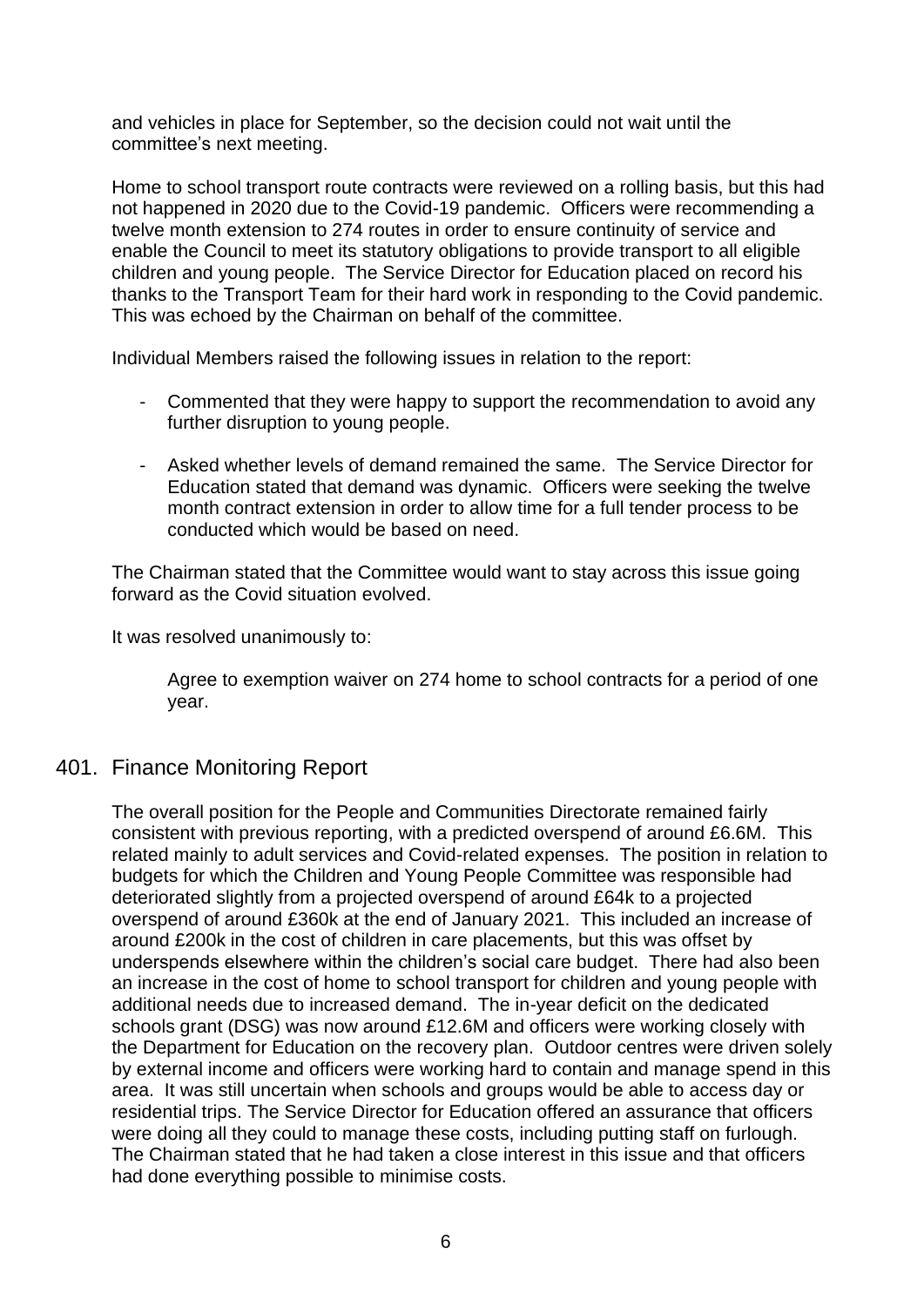A Member asked whether the Council was still using the Grafham Water Outdoor Centre to provide short-term accommodation to young people in care. Officers stated that it was not currently being used in this way, but the option to do so remained available if required.

It was resolved unanimously to review and comment on the report.

### 402. Service Director's Report: Children and Safeguarding

The report was written before the recent return to school by the majority of students and demonstrated an essentially steady position. Progress was being made in some areas, including a continuing reduction in the number of children in care. However, there had been a small increase in costs associated with the children in care placement budget due to a small number of children with very complex needs having come into the Council's care. Face to face visits with children were continuing where officers judged that these were necessary, but other work was being delivered virtually. The report included a summary of the revised clinical offer which included a focus on providing support to the carers of young people demonstrating challenging behaviours.

A Member commented that there were issues in some areas in relation to health assessment timescales, vaccinations and child health support and asked whether the committee should raise this with the Health Committee or the Director of Public Health to express its concern. The Service Director for Children and Safeguarding stated that health assessments were still taking place, even if some were not being conducted within the required 28 day timeframe. This delay had in some cases been due to information not being passed to health service colleagues quickly enough by officers. The Health Service was facing huge pressures at present, but officers were still engaging regularly with health colleagues. The Executive Director for People and Communities stated that regular discussions were taking place about the impact of Covid on children's health services. There had been some delays and any concerns were being followed up with health service colleagues, but it was important to recognise the pressures under which they were currently operating. The Chairman stated that these issues had been picked up by the Social Care Board and that both the Leader of the Council and the Chief Executive had taken up the issue of health assessments at senior level. The Council remained on a journey of improvement, and this included improving its own performance. He asked that an update on this issue should be included in the Service Director's next committee report. ACTION

It was resolved unanimously to:

- a) Note and comment on the key performance information and actions being taken to continue to improve outcomes in children's services.
- b) Note and comment on the continuing work by all in children's services, including our foster carers, to support children, young people and families through the continuing pandemic.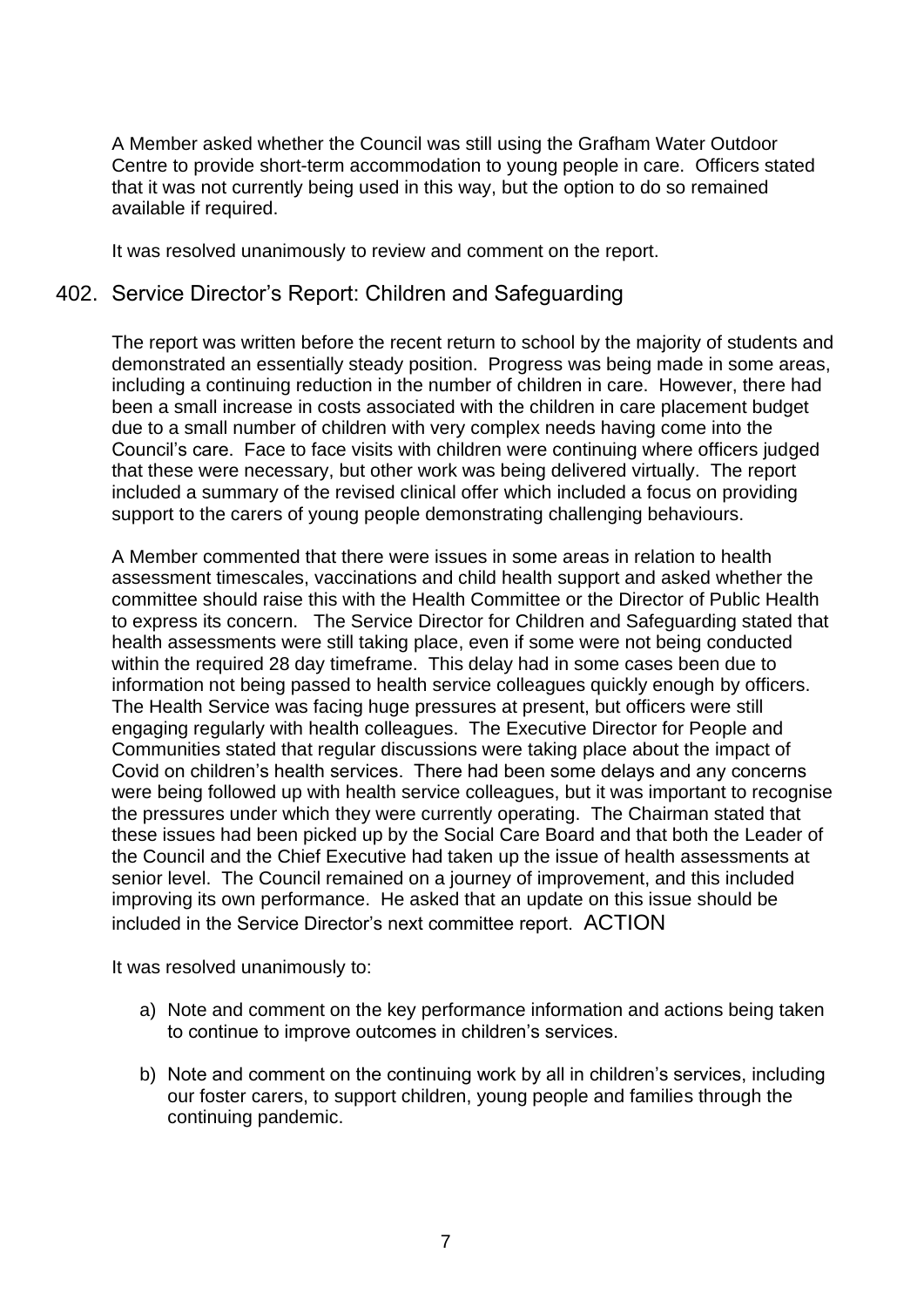# 403. Young People Not in Education, Employment or Training

The Committee received an update on the work being done through the NEET reduction action plan to support young people in care and care leavers to achieve sustained employment, education or training opportunities. Due to the small cohort and age range involved it was difficult to make direct comparisons and as part of the NEET strategy officers were looking at how to make data comparisons. Many of the industries which traditionally employed large numbers of young people such as retail and hospitality had been disrupted by Covid leading to reduced employment opportunities. However, a number of initiatives had been established to support young people at both local and national level, including the Kickstart Scheme. A working group had been set up to look at digital exclusion and the Virtual School was developing a trauma-informed programme to engage with harder to reach young people.

Individual Members raised the following issues in relation to the report:

- Asked whether there were any positive outcomes of the Covid experience in relation to care leavers not in education, employment or training. Officers stated that some initial benefits had been seen in relation to active learning and a greater willingness by some young people to engage digitally rather than in person. However, as the lockdown period grew longer this may have lessened. It was likely that future engagement models would include a mixture of both digital and face to face engagement to make the best use of both options.
- The Chair of the Corporate Parenting Sub-Committee stated that the education, training and employment prospects of young people in care and care leavers was an issue of particular concern to the Sub-Committee. All county councillors were corporate parents to the children and young people in the Council's care and it was vital that they offered them their full support. She recognised that there had been some improvements due to changes in service delivery structures, but it was still not good enough. The Corporate Parenting Sub-Committee would welcome the opportunity to continue monitoring progress on this work and would want to look at what was being done to support the 23 young people in care and care leavers who were currently not in education, training or employment and whether there were any particular barriers to their progress. The Business Mentoring Scheme pilot project which had included the Chairman of the Children and Young People Committee as a mentor had proved a great success and it was hoped that this would be extended.

The Service Director for Children and Safeguarding stated that it was important to recognise that this cohort of young people may have had very difficult life experiences and as such they were likely to require individualised support. A NEET working group which included personal advisors had been established to focus on the needs of these young people and how to bring them into the education, training and employment process.

- Commented that there used to be a good programme of working in schools with any young person identified by the schools as likely to become NEET and asked whether any similar intervention was being considered now. Officers confirmed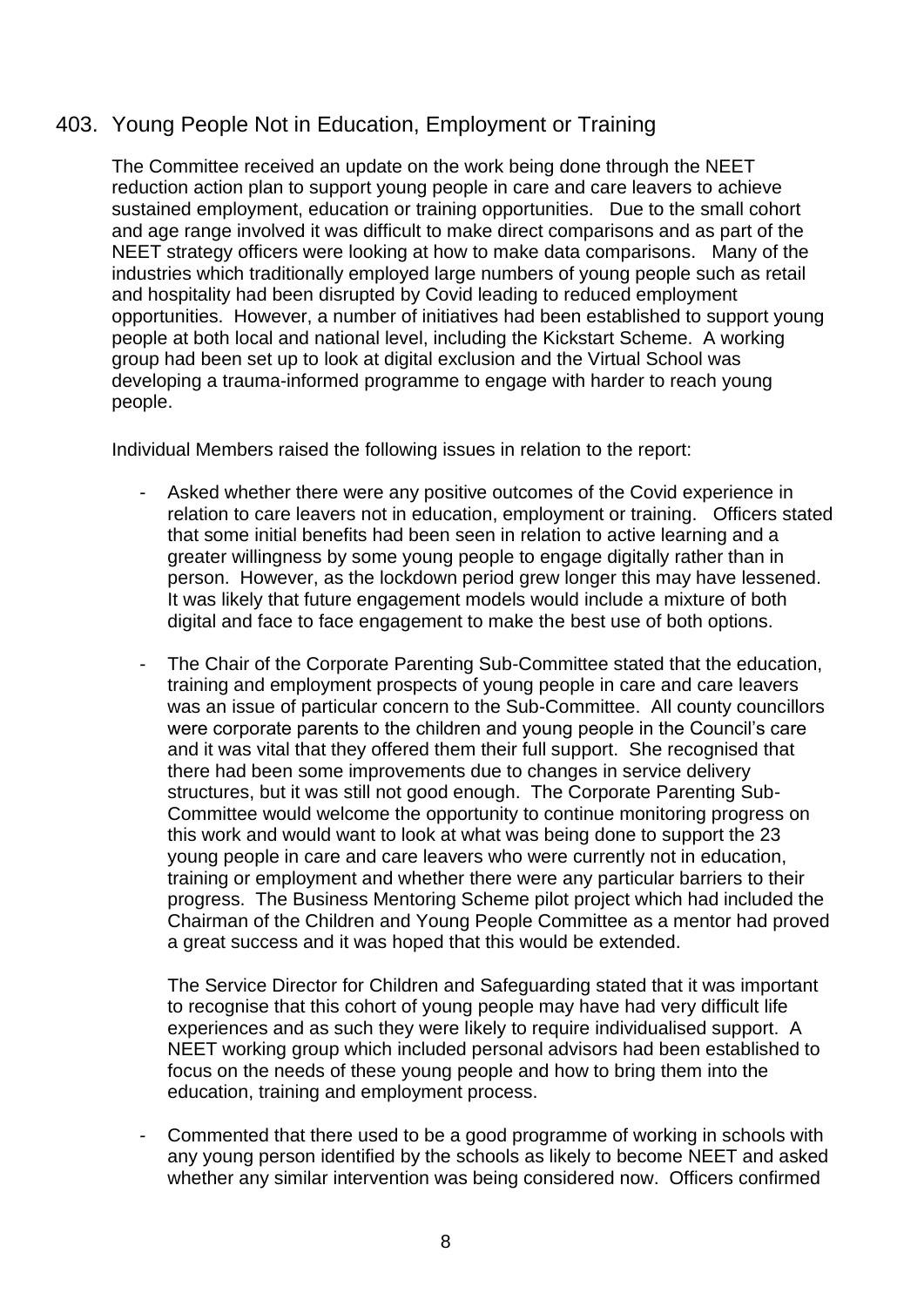that one of the working group's aims was to look at the different ways in which schools assessed young people's risk of becoming NEET. Whilst this was unlikely to result in a return to direct work in schools it would inform the work which schools themselves did with these young people.

Summing up, the Chairman emphasised the importance of reaching these young people as early as possible in order to be in time to inform their early decisions about education, training and employment.

It was resolved unanimously to:

- a) Note the good performance in relation to the general population of young people in Cambridgeshire in respect of those Not in Education, Employment or Training (NEET).
- b) Note the positive signs of impact of the renewed focus on reducing the number of young people in care and who are leaving care who are NEET.
- c) Support monitoring of continuing impact of the NEET reduction action plan for young people in care and leaving care by the Corporate Parenting Sub-Committee.

Co-opted members of the committee were not eligible to vote on this item.

#### 404. Best Start in Life Update

The Best Start in Life (BSiL) was a long-term project aimed at children from pre-birth to the age of five and designed to improve their life chances. Work-streams had been impacted by the Covid pandemic and there had been some pauses, but work was continuing.

Individual Members raised the following issues in relation to the report:

Asked when the pilot projects would finish and be evaluated. Officers stated that the pilot projects were needed to identify what did and did not work so that this learning could be incorporated into future work. The first information was expected to be available in April 2021. The Executive Director for People and Communities stated that learning from the pilot projects would help as officers looked to roll the BSiL programme out to other areas. This would include looking at the digital platform and the relationship between midwives, child and family works and health workers and she anticipated positive outcomes for practitioners as well as service users. The work was being monitored by the Early Help Strategic Board, which she chaired

Summing up, the Chairman stated that some great work was being done. He would welcome a further update being brought to the committee in the summer to keep Members informed. ACTION

It was resolved unanimously/ by a majority to note and comment on the continued progress of the Best Start in Life Programme.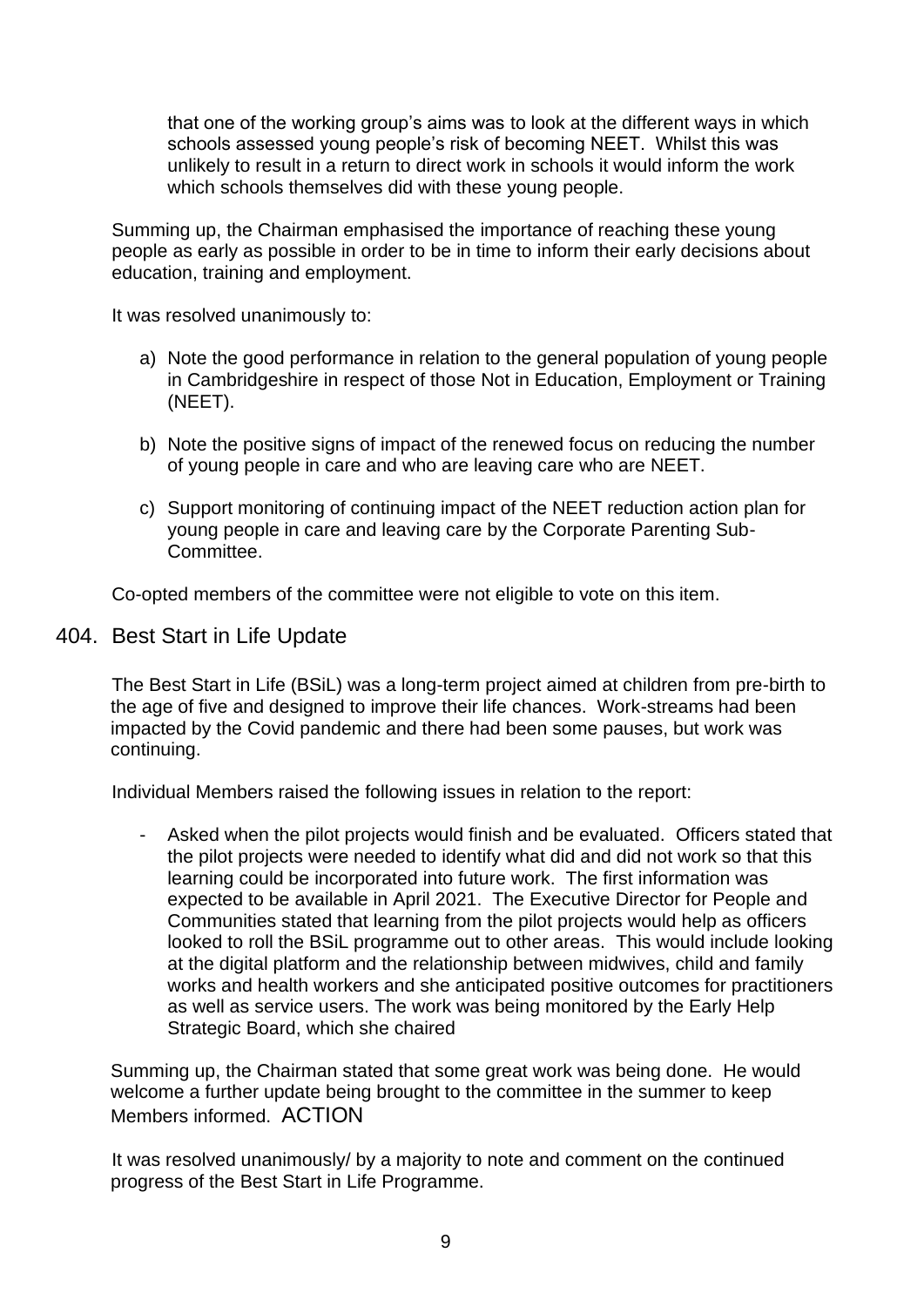405. Children and Young People Committee Agenda Plan, Training Plan and Appointments to Outside Bodies and Internal Advisory Groups and Panels

The Committee reviewed its agenda plan and training plan and noted that there were no changes to committee appointments. The reserve meeting date of 13 April 2021 was not required and the committee would meet next on 25 May 2021.

The Chairman stated that it had been a privilege to serve as the chairman of the committee for the past four years. He expressed his thanks to all those who had served on the committee during those four years. He offered good wishes to those councillors who would be stepping down at the forthcoming election and wished good luck to all those who would be standing for re-election. He also expressed his thanks to the coopted members representing the Church of England Diocese of Ely and the Roman Catholic Diocese of East Anglia for their invaluable input. He also thanked the Executive Director for People and Communities, the Service Director for Children and Safeguarding and the Service Director for Education and their teams for their work.

It was resolved unanimously to:

- a) Note that the report on the Appropriate Adult Service had been deferred from May to July.
- b) Note the training plan.
- c) Note that committee appointments to outside bodies and internal advisory groups remained unchanged.

Co-opted members of the committee were not eligible to vote on this item.

(Chair)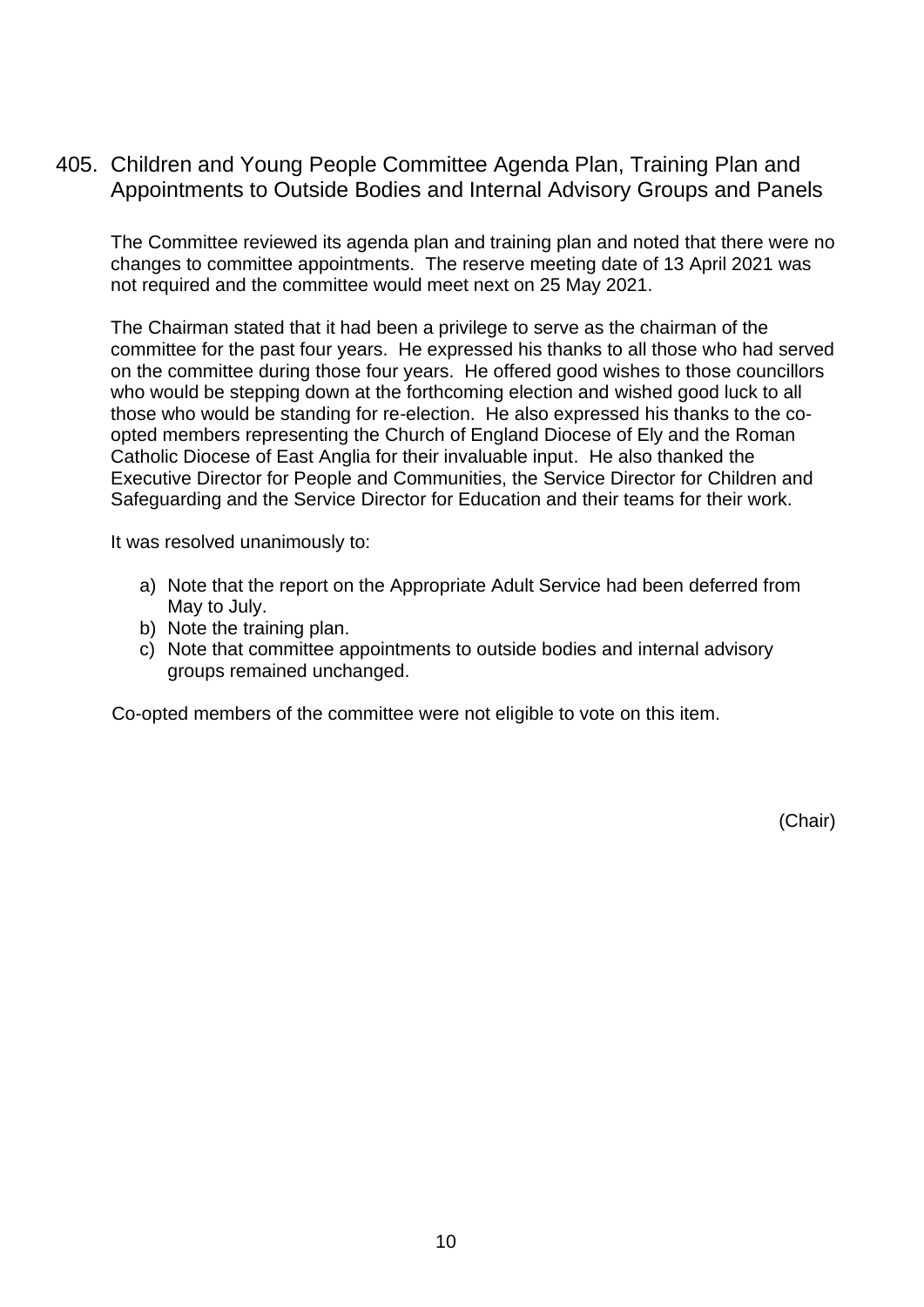|                  | <b>Name</b>                                                                  | <b>Question/comments</b>                                                                                                                                                                                                                                                                                                                                                                                                                                                                                                                                                                                                                                                                                                                                                                                                                                                                                                           |
|------------------|------------------------------------------------------------------------------|------------------------------------------------------------------------------------------------------------------------------------------------------------------------------------------------------------------------------------------------------------------------------------------------------------------------------------------------------------------------------------------------------------------------------------------------------------------------------------------------------------------------------------------------------------------------------------------------------------------------------------------------------------------------------------------------------------------------------------------------------------------------------------------------------------------------------------------------------------------------------------------------------------------------------------|
| 1.               | Nicky Shepard,<br><b>CEO Abbey</b><br>People                                 | Nicky Shephard emphasised the importance of the pre-school being on the site of the Community Hub<br>to fully deliver the vision of the site. This included Seesaw families to having access to the services<br>available at the Hub and the pre-school contributing to the success of the site. Seesaw Pre-school did<br>not just serve the Galfrid area and removing the pre-school provision from the community centre site<br>would leave a gap in provision. There had been a 300%+ increase in benefits claimants in Abbey Ward<br>and the communities' needs and the role played by Seesaw Pre-school in meeting those needs were<br>being ignored.                                                                                                                                                                                                                                                                         |
| 2.               | Dr Alexandra<br>Bulat, Cambridge<br>resident                                 | Dr Bulat commented that the County Council had promised a new nursery since 2013 and local<br>residents were still waiting. Abbey was the most deprived ward in Cambridge with one in five children<br>living in poverty and when speaking to Abbey residents they say these services are essential. Locating<br>the pre-school on the East Barnwell site would also encourage the use of other, possibly under-used<br>services to the benefit of children and families. Dr Bulat asked why the recommendation was putting<br>short-term savings above long-term and sustainable funding for early years provision in an area where<br>need will increase.                                                                                                                                                                                                                                                                        |
| 3.               | <b>Cllr Nicky</b><br>Massey, Abbey<br>Ward, Cambridge<br><b>City Council</b> | Cllr Massey commented that the project was all about community cohesion and joint location, much like<br>the Think Communities approach being used across county council services today. It had initially been<br>planned to return Seesaw Pre-school to its original home within the centre and she questioned whether<br>it was beneficial to separate the pre-school from the library and other services which would be located at<br>East Barnwell. Seesaw served a different area to the other pre-school In Abbey and locating them on<br>the same site would create confusion and limit parental choice. The rent and service charges would<br>double if it went back to the East Barnwell site. There had been no consultation on this by the Council<br>and residents had been ignored. She was sad to see this and urged the committee to include Seesaw<br>Pre-school in the East Barnwell site at their current rates. |
| $\overline{4}$ . | Rev. Stuart Wood,<br><b>Barnwell Baptist</b><br>Church,<br>Cambridge         | 1. The County Council has a requirement to provide 'suitable' provision. I would like, using recent<br>history, to demonstrate that the methodology employed to decide what is suitable is flawed.                                                                                                                                                                                                                                                                                                                                                                                                                                                                                                                                                                                                                                                                                                                                 |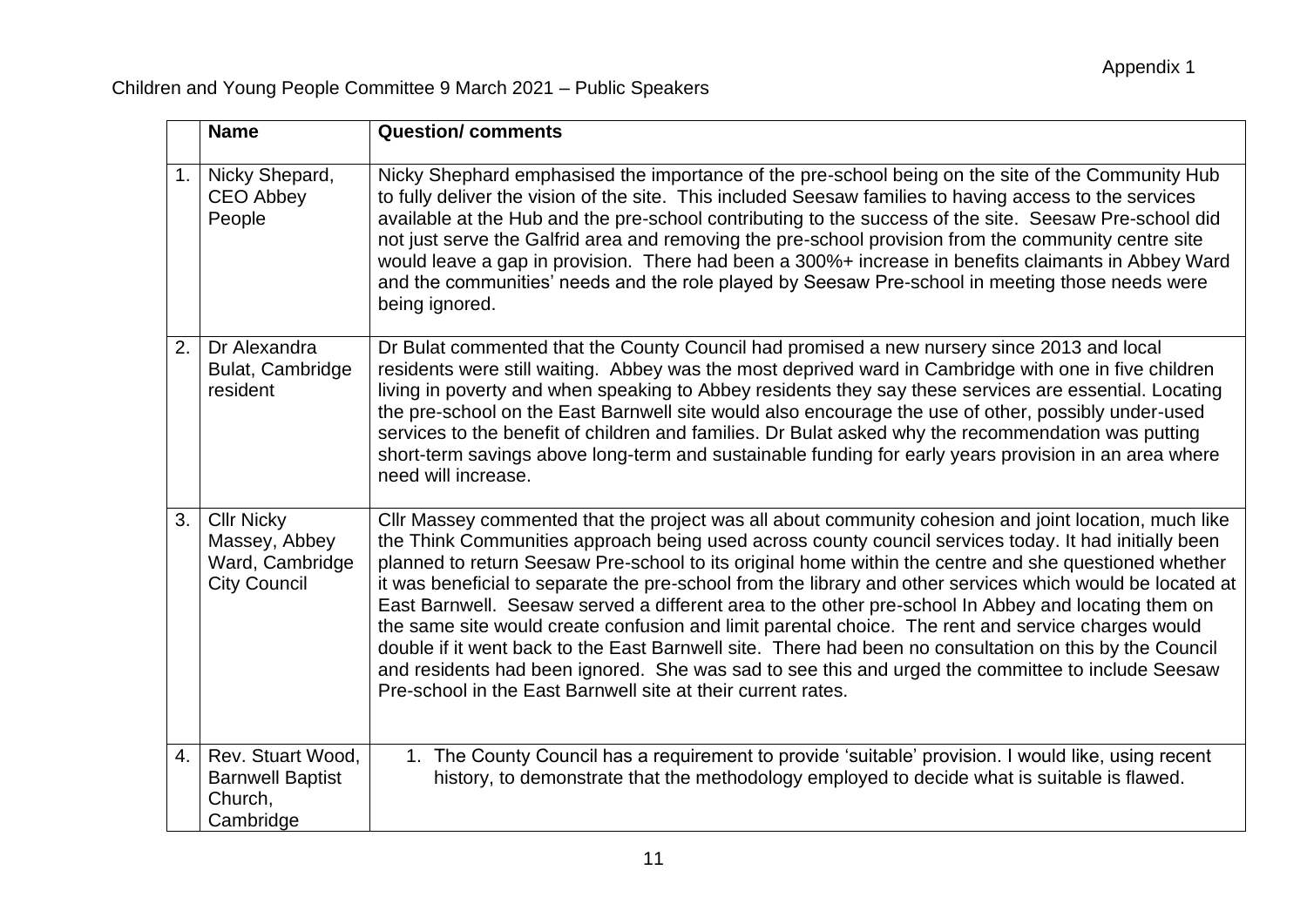| <b>Name</b> | <b>Question/comments</b>                                                                                                                                                                                                                                                                                                                                                                                                                                                                                                                                                                                                                                                                                                                            |  |
|-------------|-----------------------------------------------------------------------------------------------------------------------------------------------------------------------------------------------------------------------------------------------------------------------------------------------------------------------------------------------------------------------------------------------------------------------------------------------------------------------------------------------------------------------------------------------------------------------------------------------------------------------------------------------------------------------------------------------------------------------------------------------------|--|
|             | 2. I would like to report that in a recent conversation with a Council Officer, I was advised that<br>"virtually all, if not all" early years settings in the County have a 'less than best' rent arrangement.<br>To therefore use this as leverage to keep SeeSaw on the current site, is a flawed argument.<br>3. I would also like to point out that SeeSaw Pre-School is being prejudiced because of the hard<br>work of Staff, Trustees and parents in making the move not have an impact.<br>4. I would finally like to point out that in two meetings we had with Council Officers, one of the<br>issues raised and acknowledged to us in those meetings has not been taken into account in this<br>report.<br>[Received a written response] |  |
|             |                                                                                                                                                                                                                                                                                                                                                                                                                                                                                                                                                                                                                                                                                                                                                     |  |

# **Non-agenda item**

|    | <b>Name</b>                       | <b>Question/comments</b>                                                                                                                                                                                                                                                                                                                                                                                            |
|----|-----------------------------------|---------------------------------------------------------------------------------------------------------------------------------------------------------------------------------------------------------------------------------------------------------------------------------------------------------------------------------------------------------------------------------------------------------------------|
|    |                                   |                                                                                                                                                                                                                                                                                                                                                                                                                     |
| 1. | James Boyle, St<br>Neots resident | A proposal to build a new Secondary School in St Neots was approved by the DfE in 2017<br>(Free School Wave 12). The proposal was put 'on pause' in December 2017 to allow time<br>for critical issues to be resolved at the two existing secondary schools in St Neots. The two<br>schools (Ernulf Academy and Longsands Academy) were subsequently transferred to a<br>new Multi Academy Trust in September 2018. |
|    |                                   | Contrary to some reports, the St Neots Free School project was not cancelled and has<br>remained 'on pause' at the pre-opening stage. The DfE have recently indicated to me that<br>they are now "reviewing basic need in the planning area for the proposed St Neots<br>Academy and are continuing to work closely with the proposer group, Advantage Schools,<br>to consider options."                            |
|    |                                   | My concern is that the CCC is not engaged with this proposal and indeed seems<br>determined to pursue its own preferred option of expanding capacity at the existing schools<br>even though there is no obvious source of funds for this expansion. The recent feasibility<br>study into expanding secondary school provision in St Neots only looked at the CCC's<br>preferred option.                             |